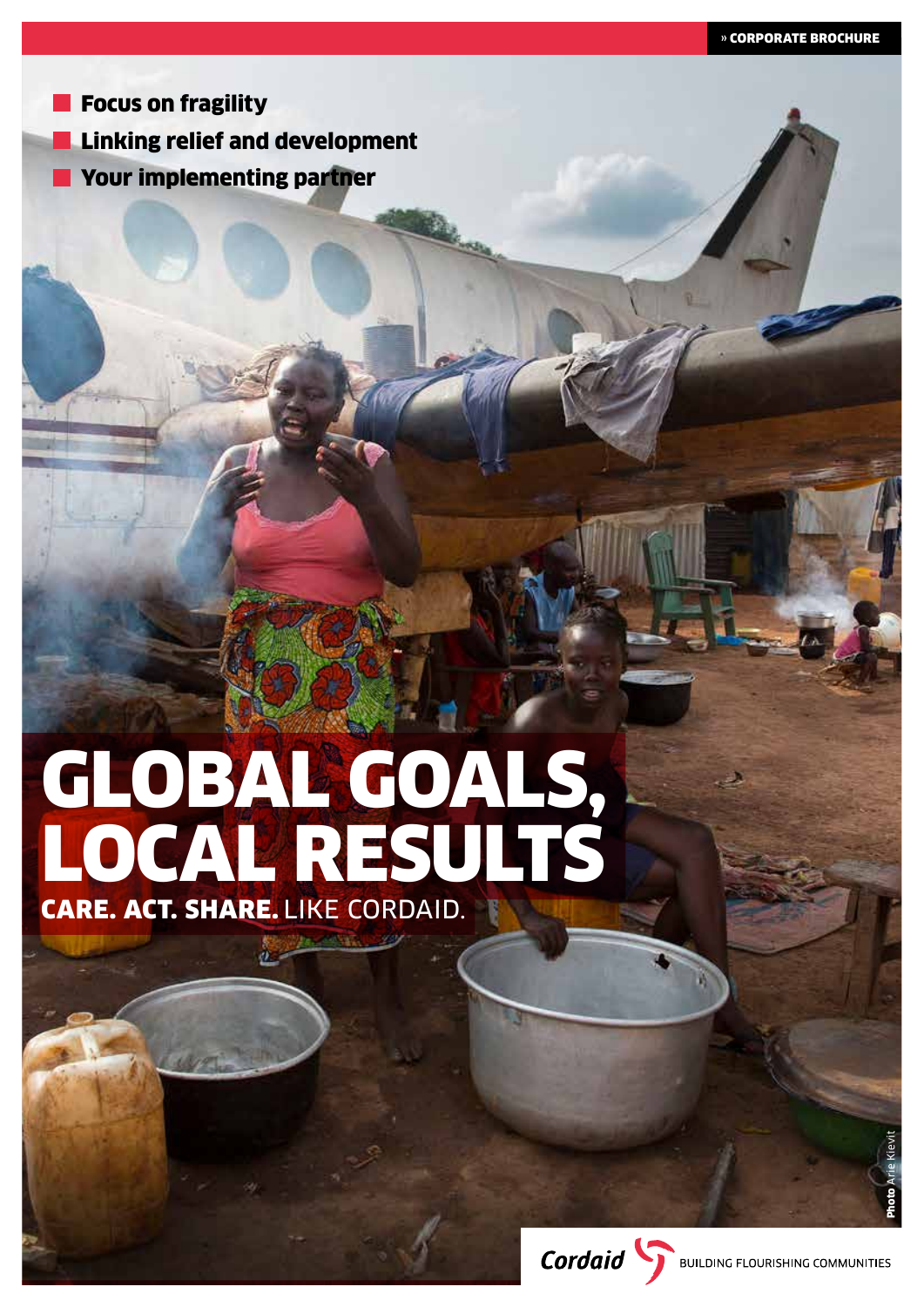# FOCUS ON FRAGILITY

A staggering number of 1.2 billion people live their daily lives in the imminence of war, armed conflict and increasingly recurrent natural disasters. Their basic needs are unmet, their human rights are trampled, their voices aren't heard.

In the heart of their communities, Cordaid mobilizes global networks, resources and knowledge to help people move beyond survival and live in dignity.

In this mission we are guided by compassion and the catholic social teachings of human dignity, subsidiarity, solidarity and care of the common good.



*Making healthcare accessible using Results Based Financing* 

# LINKING RELIEF AND DEVELOPMENT

Where crises are most daunting and complex, we rise to the occasion by linking immediate relief and structural development. Wherever we can we combine life saving emergency aid with longer term improvement of

- $\blacksquare$  Security and justice
- $\blacksquare$  Healthcare systems
- $\blacksquare$  Economic opportunities

#### Resilient communities

To catalyze real change we empower local communities to set their own development agendas. We mobilize the private sector, pressure local governments and international decision makers to change policies and provide public services that are more responsive to community needs.

As women, entrepreneurs and youth are change makers *par excellence*, we support them to expand their leadership roles in establishing peace and prosperity.

## *"After the start of RBF health personnel became more motivated, working conditions improved and clinics started to function better."*

Dr. Mwanza Nangunia Nash,

Minister of Health, South Kivu province, DR Congo



## CORDAID AND THE SDGs

In 2015 UN member states adopted 17 Sustainable Development Goals – also called Global Goals – to end poverty, protect the planet, and ensure prosperity for all. For the goals to be reached everyone has to do its part: governments, the private sector, civil society and citizens alike.

Cordaid consistently links its work and its partnerships to 9 of the Global Goals and helps to achieve them in the most challenging places.

By setting global agendas, we can scale up our efforts for the world's excluded.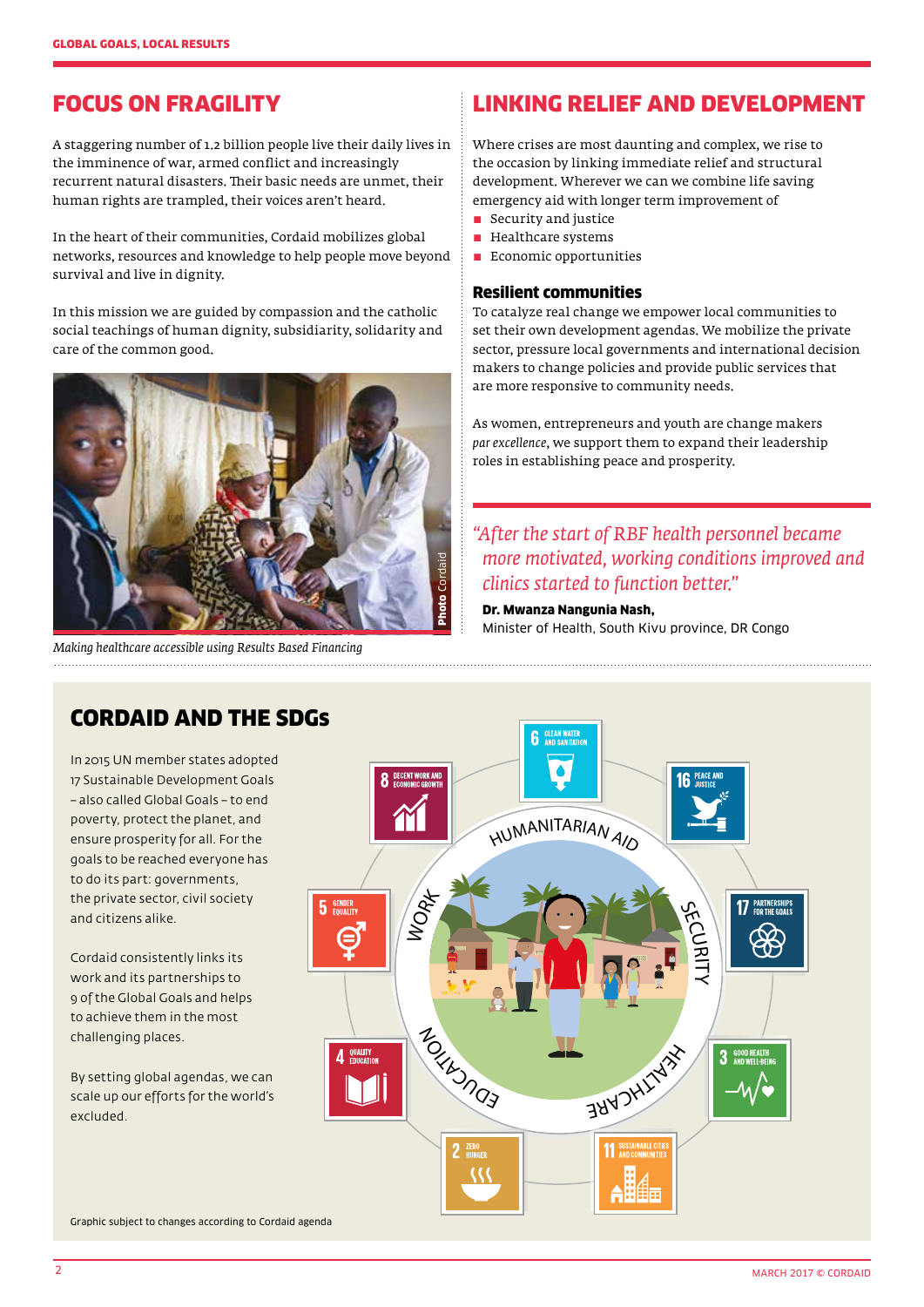## WHERE WE WORK



Cordaid operates in 22 countries, including our home country the Netherlands.

Our top 10 focus countries are: DR Congo, Central African Republic, South Sudan, Burundi, Afghanistan, Ethiopia, Sierra Leone, Iraq, Syria, Zimbabwe

## INNOVATIVE AID

**Over a century of experience and learning puts us in the forefront of aid effectiveness and aid innovation.**

#### Results Based Financing

Cordaid successfully introduced Results Based Financing for healthcare in African and Asian countries. This innovative method, which finances pre-agreed results of medical service providers, has become a standard for many aid agencies and governments. We are now expanding our RBF approach to improve educational systems and justice and security sectors in conflict-affected settings.

#### Cordaid Investments

Being an impact investor since 1997, we are a frontrunner in this field. Cordaid Investments, the asset management branch of Cordaid, has three investment funds, totaling 63 million euro. They serve the (risk) capital needs of smallholder farmers in rural areas (RURAF), micro and small entrepreneurs in fragile African regions (SIFA) and health centers participating in Cordaid's RBF programs (Health Fund).

## *"Cordaid encouraged us to embrace more innovative approaches in our partnership with the EU, in particular in fragile states and Sub-Saharan Africa."*

Cyrill Muller, Vice President for External and Corporate relations, The World Bank Group.

# MORE TRANSPARENCY, MORE IMPACT

We attach great importance to transparency, as sharing information and knowledge improves the quality and impact of our work. This is why Cordaid is in the Steering Committee of the International Aid Transparency Initiative. And why all our project-related information can be found on www.cordaid.org, in full compliance with IATI standards. We invite all aid professionals and concerned citizens to follow up on what we do and help us improve.

#### Join us at www.cordaid.org

# SOME OF OUR RESULTS 2015

6 million people provided with access to basic healthcare

220,000 children and students were given access to education

1.2 million people benefitted from humanitarian aid/DRR

440,000 loans to entrepreneurs (65% women)

1,500 local security and justice initiatives in DRC

300 female judges trained in Afghanistan

200 women trained in peace building in South Sudan



*Bringing women's political and security issues to the table at local, national and international level*